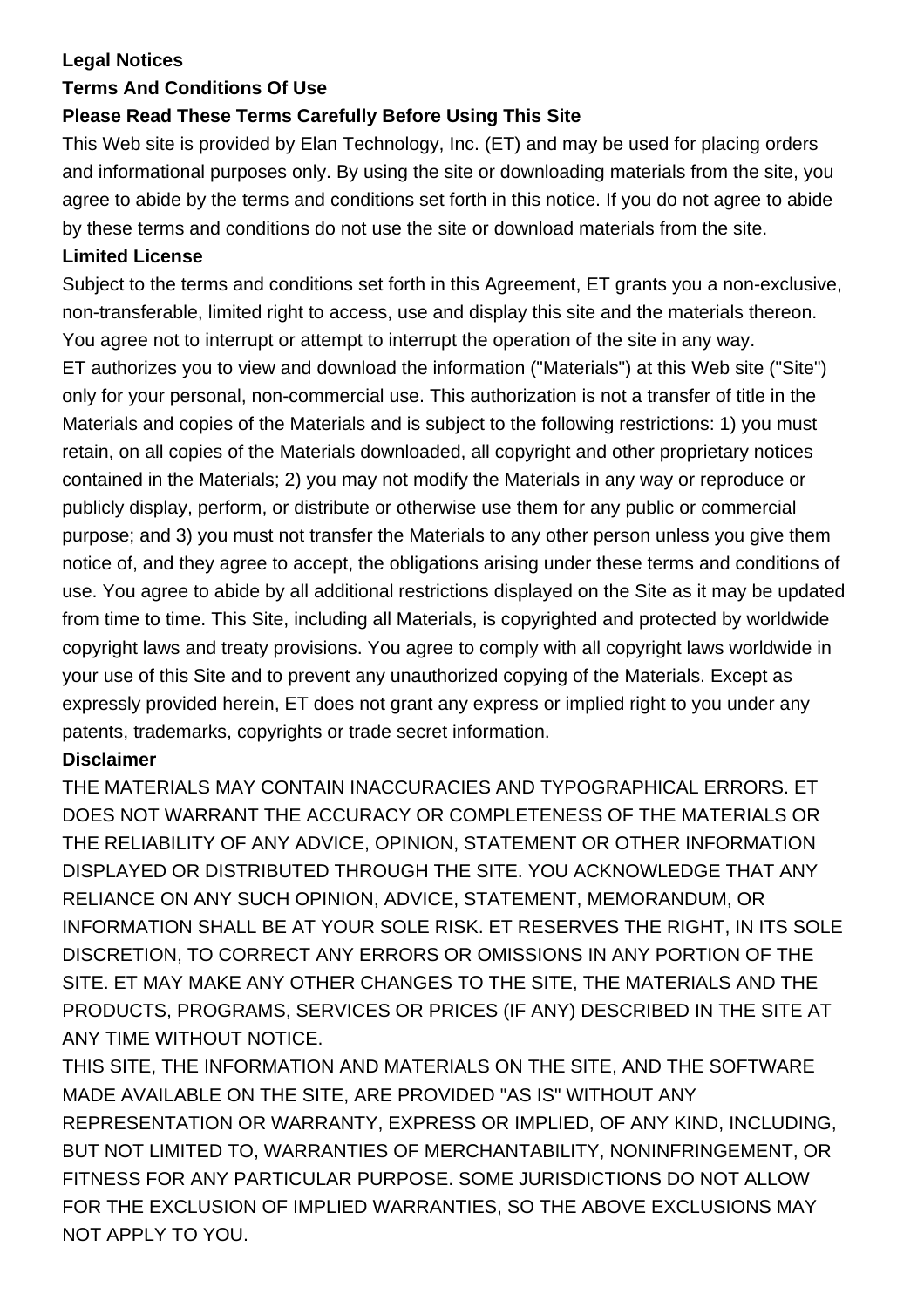#### **Third Party Sites**

As a convenience to you, ET may provide, on this Site, links to Web sites operated by other entities. If you use these sites, you will leave this Site. If you decide to visit any linked site, you do so at your own risk and it is your responsibility to take all protective measures to guard against viruses or other destructive elements. ET makes no warranty or representation regarding, and does not endorse, any linked Web sites or the information appearing thereon or any of the products or services described thereon. Links do not imply that ET or this Site sponsors, endorses, is affiliated or associated with, or is legally authorized to use any trademark, trade name, logo or copyright symbol displayed in or accessible through the links, or that any linked site is authorized to use any trademark, trade name, logo or copyright symbol of ET or any of its affiliates or subsidiaries.

#### **External Links to the Site**

All links to the Site must be approved in writing by ET, except that ET consents to links in which: (i) the link is a text-only link containing only the name "Elan Technology"; (ii) the link "points" only to www.originglass.com and not to deeper pages;(iii) the link, when activated by a user, displays that page full-screen in a fully operable and navigable browser window and not within a "frame" on the linked website; and (iv) the appearance, position, and other aspects of the link may neither create the false appearance that an entity or its activities or products are associated with or sponsored by ET nor be such as to damage or dilute the goodwill associated with the name and trademarks of ET or its Affiliates. ET reserves the right to revoke this consent to link at any time in its sole discretion.

#### **Information Provided By You**

Any personally identifiable information you may provide to ET via this Site is protected by the Privacy Policy associated with this Site. ET does not want you to, and you should not, send any confidential or proprietary information to ET via the Site. You agree that any information or materials that you or individuals acting on your behalf provide to ET will not be considered confidential or proprietary. By providing any such information or materials to ET, you grant to ET an unrestricted, irrevocable, worldwide, royalty-free license to use, reproduce, display, publicly perform, transmit and distribute such information and materials, and you further agree that ET is free to use any ideas, concepts or know-how that you or individuals acting on your behalf provide to ET. You further recognize that ET does not want you to, and you warrant that you shall not, provide any information or materials to ET that is defamatory, threatening, obscene, harassing, or otherwise unlawful, or that incorporates the proprietary material of another.

#### **Limitations of Damages**

IN NO EVENT SHALL ET OR ANY OF ITS SUBSIDIARIES BE LIABLE TO ANY ENTITY FOR ANY DIRECT, INDIRECT, SPECIAL, CONSEQUENTIAL OR OTHER DAMAGES (INCLUDING, WITHOUT LIMITATION, ANY LOST PROFITS, BUSINESS INTERRUPTION, LOSS OF INFORMATION OR PROGRAMS OR OTHER DATA ON YOUR INFORMATION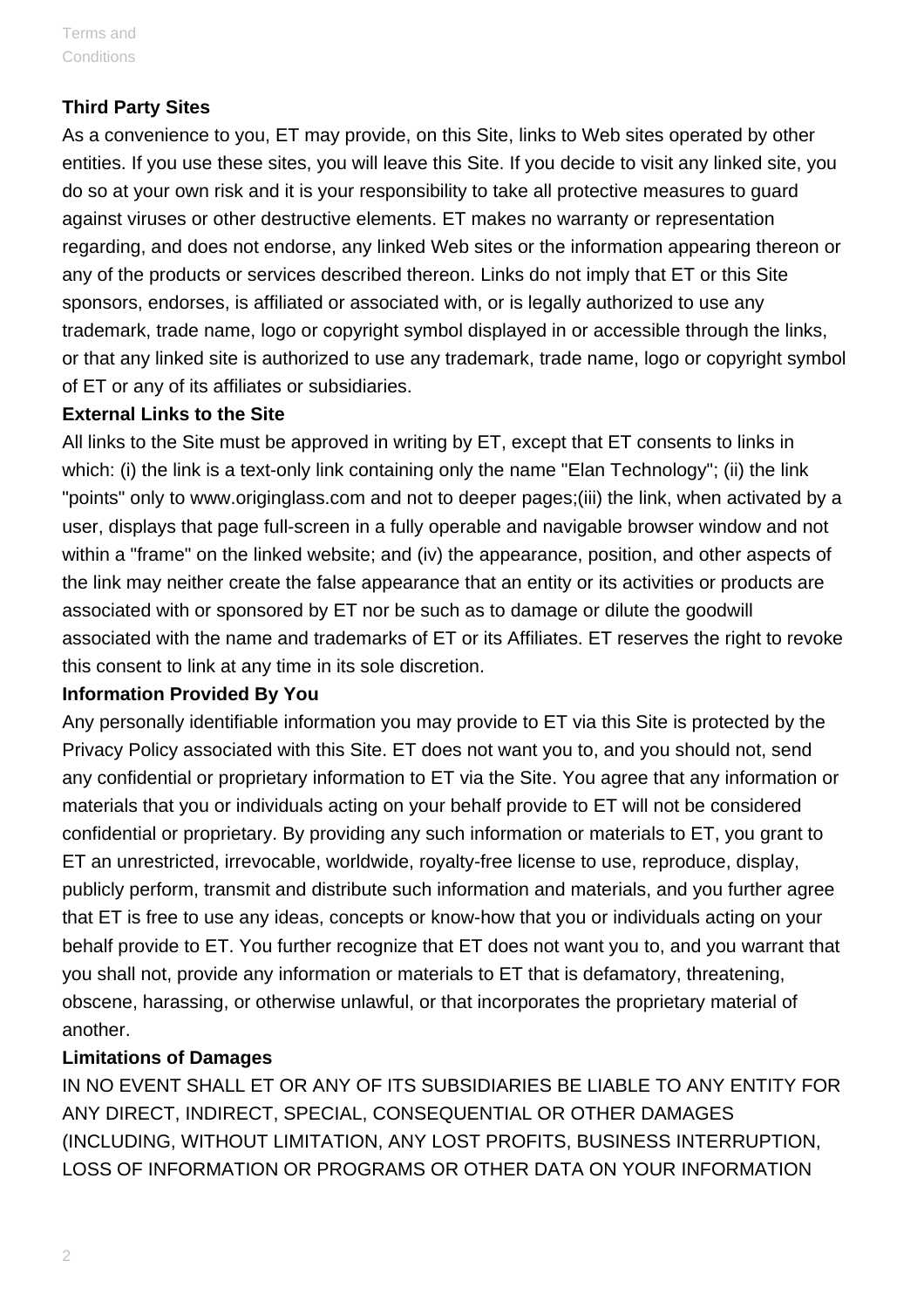HANDLING SYSTEM) THAT ARE RELATED TO THE USE OF, OR THE INABILITY TO USE, THE CONTENT, MATERIALS, AND FUNCTIONS OF THE SITE OR ANY LINKED WEBSITE, EVEN IF ET IS EXPRESSLY ADVISED OF THE POSSIBILITY OF SUCH DAMAGES. **Changes**

ET reserves the right, at its sole discretion, to change, modify, add or remove any portion of this Agreement in whole or in part, at any time. Changes in this Agreement will be effective when notice of such change is posted. Your continued use of the Site after any changes to this Agreement are posted will be considered acceptance of those changes.

ET may terminate, change, suspend or discontinue any aspect of the ET Site, including the availability of any features of the Site, at any time. ET may also impose limits on certain features and services or restrict your access to parts or all of the Site without notice or liability. ET may terminate the authorization, rights and license given above and, upon such termination, you shall immediately destroy all Materials.

## **International Users and Choice of Law**

This Site is controlled, operated and administered by ET from its offices within the United States of America. ET makes no representation that materials at this site are appropriate or available for use at other locations outside of the United States and access to them from territories where their contents are illegal is prohibited. You may not use the Site or export the Materials in violation of U. S. export laws and regulations. If you access this Site from a locations outside of the United States, you are responsible for compliance with all local laws. These Terms and Conditions of use shall be governed by the laws of the State of Georgia, without giving effect to its conflict of laws provisions.

This Agreement constitutes the entire agreement between ET and you with respect to your use of the Site. Any cause of action you may have with respect to your use of the Site must be commenced within one (1) year after the claim or cause of action arises. If for any reason a court of competent jurisdiction finds any provision of the Agreement or portion thereof, to be unenforceable, that provision shall be enforced to the maximum extent permissible so as to effect the intent of the Agreement, and the remainder of this Agreement shall continue in full force and effect.

## **Privacy Policy**

Elan Technology (ET) is committed to protecting any personal information that you may provide to us. In particular, we believe it is important for you to know how we treat information about you that we may receive from this Web site.

## **Information Collected**

In general, you can visit this Web site without telling us who you are or revealing any information about yourself. Our web servers collect the domain names, not the e-mail addresses, of visitors. In addition, there are portions of this Web site where we may need to collect personal information from you for a specific purpose, such as to provide you with certain information you request. The information collected from you may include your name, address,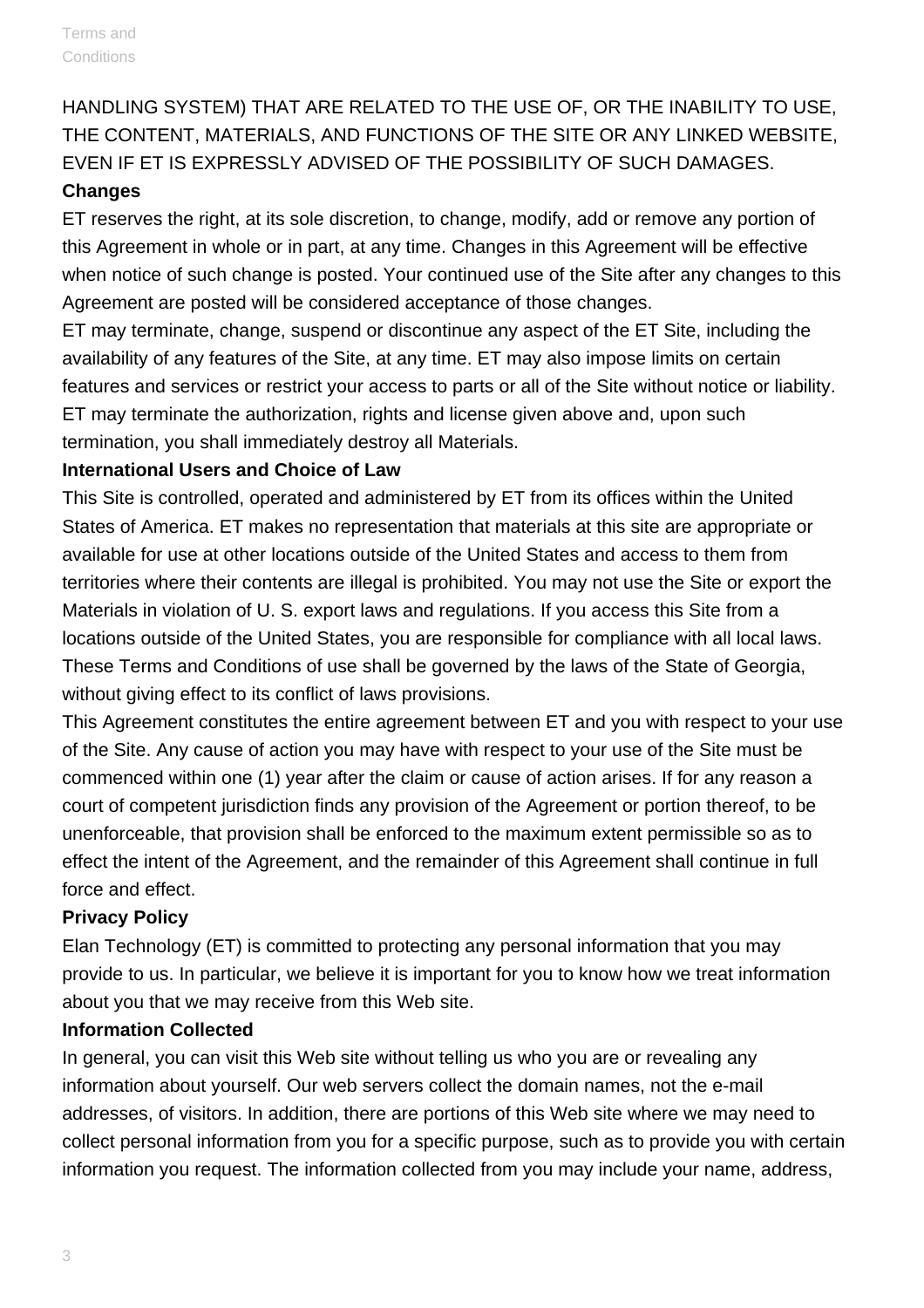telephone, fax number, or e-mail address. For electronic access to annual reports and proxy statements, we collect your tax identification number to verify your shareholder status. For our supplier diversity site, we necessarily collect information about gender and ethnicity, such as whether your business is female-owned.

This Web site is not intended for persons under 13 years of age. We do not knowingly solicit or collect personal information from or about children, and we do not knowingly market our products or services to children.

#### **Use of Collected Information**

Domain name information that we collect is not used to personally identify you and instead is aggregated to measure the number of visits, average time spent on the site, pages viewed, etc. We use this information to measure the use of our site and to improve the content of our site. When other information is collected from you, such as your name and e-mail address, we generally let you know at the time of collection how we will use the personal information. Usually, we use the personal information you provide only to respond to your inquiry or to process your request (such as to receive electronic annual reports or to be added to our supplier diversity database). This information may be shared with other ET businesses, but only if necessary to fulfill your request or for related purposes.

We may share the personal information you provide with other companies we have hired to provide services for us to complete your order or request. These companies - our vendors - are contractually bound to use personal information we share with them only to perform the services we have hired them to provide. We do not share, sell, or lease personal information about you to any third-parties for their marketing use. We will release information about you if you direct us to do so, if we are required by law to do so, or in other legally limited circumstances (for example, to protect your account from fraud).

## **Links to Other Sites**

ET's Web site may contain links to other sites such as ET distributors and sales affiliates. While we try to link only to sites that share our high standards and respect for privacy, we are not responsible for the content, security, or privacy practices employed by other sites.

## **Security of Collected Information**

We maintain strict physical, electronic, and administrative safeguards to protect your personal information from unauthorized or inappropriate access. We restrict access to information about you to those ET workers who need to know the information to respond to your inquiry or request. Workers who misuse personal information are subject to disciplinary action.

## **Access to Collected Information**

You may review and update the information that you provide to us through this Web site by contacting us as described below.

## **Contacting Us**

If you have any questions about this privacy policy, please use the Contact Us page. We welcome your questions and suggestions about our privacy policy.